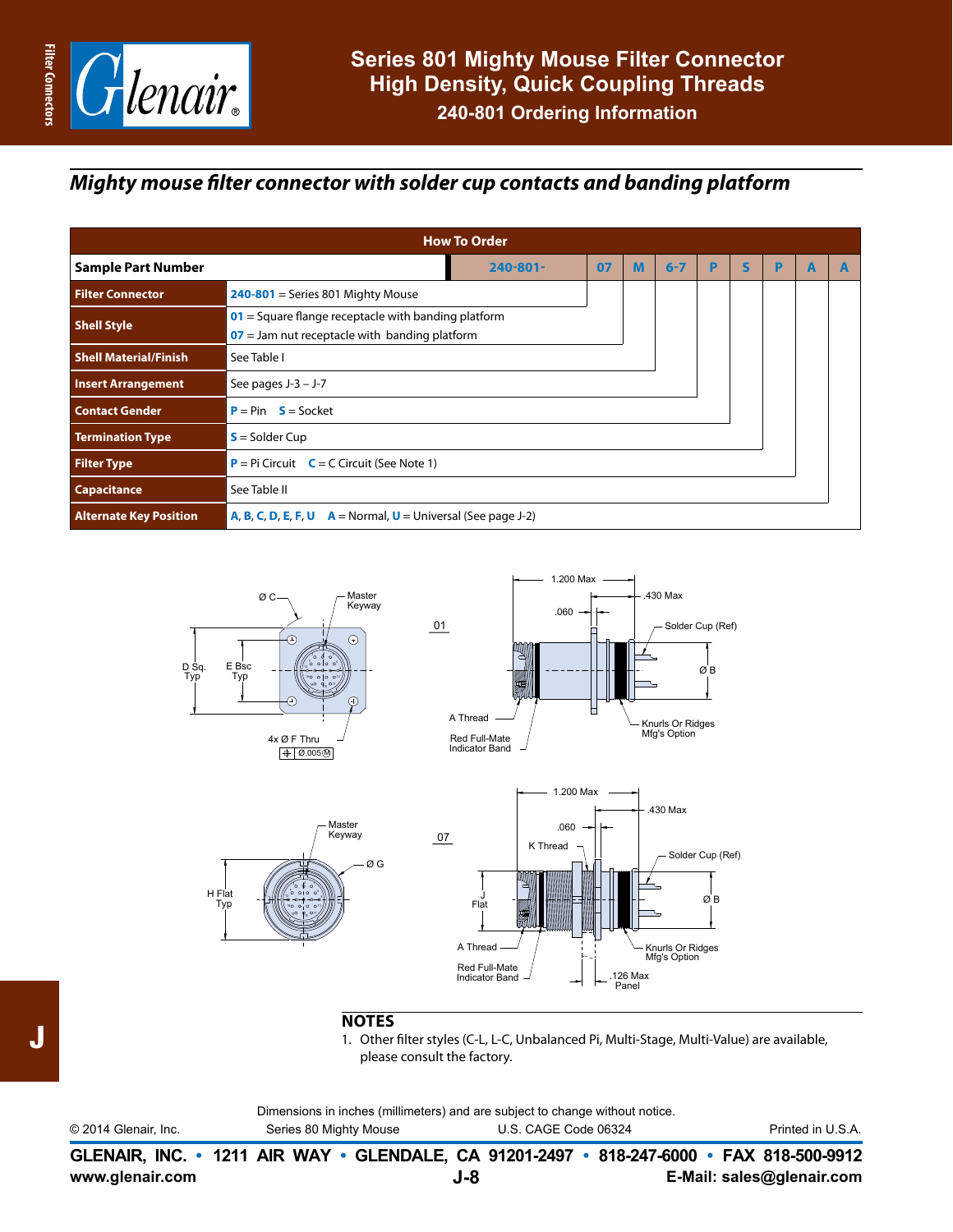**Filter Connectors**

**Filter Connector** 

## *Mighty mouse filter connector with PC tail contacts*

| <b>How To Order</b>           |                                                                          |                                                   |    |   |         |   |   |   |   |   |
|-------------------------------|--------------------------------------------------------------------------|---------------------------------------------------|----|---|---------|---|---|---|---|---|
| <b>Sample Part Number</b>     |                                                                          | $240 - 801 -$                                     | 02 | M | $6 - 7$ | P | P | P | A | A |
| <b>Filter Connector</b>       | $240-801$ = Series 801 Mighty Mouse                                      |                                                   |    |   |         |   |   |   |   |   |
| <b>Shell Style</b>            | $08$ = Jam nut receptacle with PCB contacts                              | $02$ = Square flange receptacle with PCB contacts |    |   |         |   |   |   |   |   |
| <b>Shell Material/Finish</b>  | See Table I                                                              |                                                   |    |   |         |   |   |   |   |   |
| <b>Insert Arrangement</b>     | See pages $J-3 - J-7$                                                    |                                                   |    |   |         |   |   |   |   |   |
| <b>Contact Gender</b>         | $P = Pin S = Sockets$                                                    |                                                   |    |   |         |   |   |   |   |   |
| <b>Termination Type</b>       | $P = PC$ Tail                                                            |                                                   |    |   |         |   |   |   |   |   |
| <b>Filter Type</b>            | $P = Pi$ Circuit $C = C$ Circuit (See Note 1)                            |                                                   |    |   |         |   |   |   |   |   |
| <b>Capacitance</b>            | See Table II                                                             |                                                   |    |   |         |   |   |   |   |   |
| <b>Alternate Key Position</b> | <b>A, B, C, D, E, F, U</b> $A = Normal$ , $U = Universal$ (See page J-2) |                                                   |    |   |         |   |   |   |   |   |



### **NOTES**

1. Other filter styles (C-L, L-C, Unbalanced Pi, Multi-Stage, Multi-Value) are available, please consult the factory.

Dimensions in inches (millimeters) and are subject to change without notice.

| © 2014 Glenair, Inc. | Series 80 Mighty Mouse | U.S. CAGE Code 06324                                                                     | Printed in U.S.A. |
|----------------------|------------------------|------------------------------------------------------------------------------------------|-------------------|
|                      |                        | GLENAIR, INC. • 1211 AIR WAY • GLENDALE, CA 91201-2497 • 818-247-6000 • FAX 818-500-9912 |                   |

**J-9**

**www.glenair.com E-Mail: sales@glenair.com**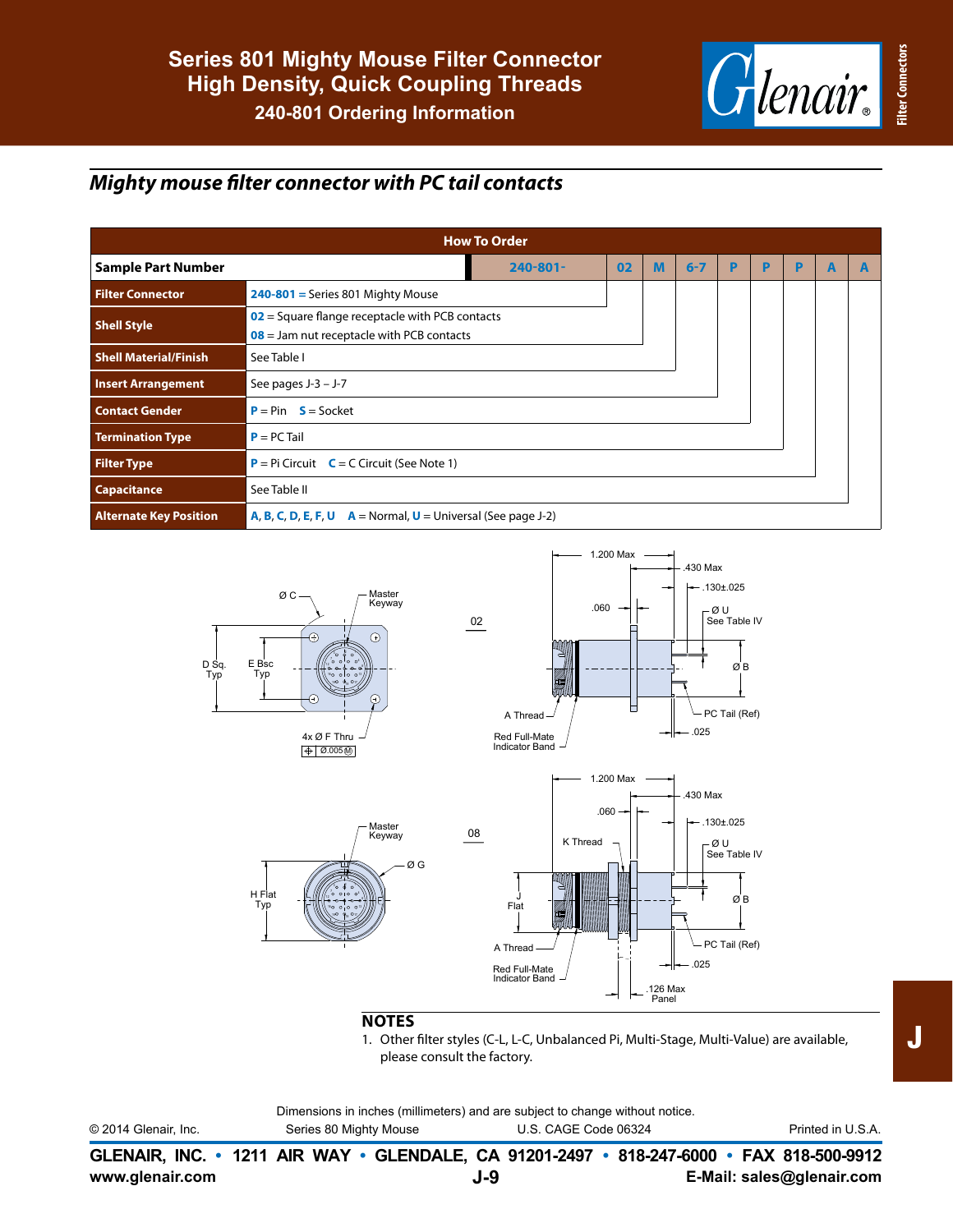

## *Mighty mouse filter connector with solder cup contacts and banding platform*

|           | <b>Table I: Material and Finish</b> |                                                        |  |  |  |  |  |
|-----------|-------------------------------------|--------------------------------------------------------|--|--|--|--|--|
| Sym       | Material                            | <b>Finish Description</b>                              |  |  |  |  |  |
| M         |                                     | <b>Electroless Nickel</b>                              |  |  |  |  |  |
| МT        |                                     | Ni-PTFE 1000 Hour Grey™ Nickel Fluorocarbon<br>Polymer |  |  |  |  |  |
| <b>NF</b> | Aluminum                            | Cadmium, Olive Drab over Electroless Nickel            |  |  |  |  |  |
| ZN        |                                     | Zinc-Nickel, Olive Drab                                |  |  |  |  |  |
| <b>ZR</b> |                                     | Zinc-Nickel, Black - RoHS                              |  |  |  |  |  |
| ΖL        | <b>Stainless Steel</b>              | Electro-Deposited Nickel                               |  |  |  |  |  |

|                             | Table II: Capacitor Array Code Capacitance Range |                  |  |  |  |  |  |  |  |
|-----------------------------|--------------------------------------------------|------------------|--|--|--|--|--|--|--|
| Class                       | Pi - Circuit (pF)                                | C - Circuit (pF) |  |  |  |  |  |  |  |
| A                           | 38,000 - 56,000                                  | 19,000 - 28,000  |  |  |  |  |  |  |  |
| В                           | 32,000 - 45,000                                  | 16,000 - 22,500  |  |  |  |  |  |  |  |
| $\mathcal{C}_{\mathcal{C}}$ | 18,000 - 33,000                                  | $9,000 - 16,500$ |  |  |  |  |  |  |  |
| D                           | $8,000 - 12,000$                                 | $4,000 - 6,000$  |  |  |  |  |  |  |  |
| E                           | $3,300 - 5,000$                                  | $1,650 - 2,500$  |  |  |  |  |  |  |  |
| F                           | $800 - 1,300$                                    | $400 - 650$      |  |  |  |  |  |  |  |
| G                           | $400 - 600$                                      | $200 - 300$      |  |  |  |  |  |  |  |
|                             | $70 - 120$                                       | $35 - 60$        |  |  |  |  |  |  |  |

| <b>PC Tail Dia</b>  |            |  |  |  |  |  |
|---------------------|------------|--|--|--|--|--|
| <b>Contact Size</b> | ØU         |  |  |  |  |  |
| 23                  | .022(0.56) |  |  |  |  |  |
|                     | .018(0.46) |  |  |  |  |  |
| 20                  | .028(0.71) |  |  |  |  |  |
|                     | .024(0.61) |  |  |  |  |  |
| 16                  | .042(1.07) |  |  |  |  |  |
|                     | .038(0.97) |  |  |  |  |  |
| 12                  | .096(2.44) |  |  |  |  |  |
|                     | .092(2.34) |  |  |  |  |  |

|                | <b>Dimensions</b> |              |              |              |              |                        |              |              |              |                  |  |
|----------------|-------------------|--------------|--------------|--------------|--------------|------------------------|--------------|--------------|--------------|------------------|--|
| Shell          | Α                 | B            | C            | D            | E            |                        | G            | н            |              | К                |  |
| Size           | Thread            | Dia          | Dia          | Sq           | <b>Bsc</b>   | <b>Holes</b>           | Dia          | Flat         | Flat         | Thread           |  |
| 5              | .3125-.05P-.1L-2A | .365(9.3)    | .680(17.3)   | .530(13.5)   | .363(9.2)    |                        | .575(14.6)   | .545(13.8)   | .350(8.9)    | .3750-28 UN-2A   |  |
| 6              | .3750-.05P-.1L-2A | .409 (10.4)  | .750(19.1)   | .590 (15.0)  | .423(10.7)   |                        | .635(16.1)   | .595(15.1)   | .410 (10.4)  | .4375-28 UNEF-2A |  |
| $\overline{7}$ | .4375-.05P-.1L-2A | .500(12.7)   | .850(21.6)   | .650(16.5)   | .483(12.3)   | .096(2.4)<br>.091(2.3) | .755(19.2)   | .723(18.4)   | .536(13.6)   | .5625-32 UN-2A   |  |
| 8              | .5000-.05P-.1L-2A | .522(13.3)   | .938(23.8)   | .712(18.1)   | .545(13.8)   |                        | .755 (19.2)  | .723(18.4)   | .536(13.6)   | .5625-32 UN-2A   |  |
| 9              | .5625-.05P-.1L-2A | .610(15.5)   | 1.125(28.6)  | .850(21.6)   | .607(15.4)   |                        | .830(21.1)   | .790(20.1)   | .596(15.1)   | .6250-28 UN-2A   |  |
| 10             | .6250-.05P-.1L-2A | .652(16.6)   | 1.188 (30.2) | .890(22.6)   | .670(17.0)   |                        | .890(22.6)   | .855(21.7)   | .658(16.7)   | .6875-28 UN-2A   |  |
| 11             | .6875-.05P-.1L-2A | .694(17.6)   | 1.250(31.8)  | .935(23.8)   | .715(18.2)   |                        | .960(24.4)   | .925(23.5)   | .718(18.2)   | .750-28 UN-2A    |  |
| 13             | .8125-.1P-.2L-2A  | .746 (18.9)  | 1.375 (34.9) | 1.030(26.2)  | .812(20.6)   |                        | 1.078 (27.4) | 1.044(26.5)  | .845 (21.5)  | .875-28 UN-2A    |  |
| 16             | 1.000-.1P-.2L-2A  | .871(22.1)   | 1.625(41.3)  | 1.219(31.0)  | .981(24.9)   | .130(3.3)<br>.126(3.2) | 1.264(32.1)  | 1.230(31.2)  | 1.022(26.0)  | 1.0625-20 UN-2A  |  |
| 17             | 1.062-.1P-.2L-2A  | .965 (24.5)  | 1.700 (43.2) | 1.280 (32.5) | 1.060 (26.9) |                        | 1.325 (33.7) | 1.290 (32.8) | 1.096(27.8)  | 1.125-28 UN-2A   |  |
| 19             | 1.1875-.1P-.2L-2A | 1.078(27.4)  | 1.900 (48.3) | 1.432(36.8)  | 1.191(30.3)  |                        | 1.450(36.8)  | 1.415(35.9)  | 1.225(31.1)  | 1.250-28 UN-2A   |  |
| 21             | 1.3125-.1P-.2L-2A | 1.186 (30.1) | 1.938 (49.2) | 1.565 (39.8) | 1.322 (33.6) |                        | 1.625(41.3)  | 1.577(40.1)  | 1.345 (34.2) | 1.375-28 UN-2A   |  |

| www.glenair.com      |                                                                              | J-10                 | GLENAIR, INC. • 1211 AIR WAY • GLENDALE, CA 91201-2497 • 818-247-6000 • FAX 818-500-9912<br>E-Mail: sales@glenair.com |
|----------------------|------------------------------------------------------------------------------|----------------------|-----------------------------------------------------------------------------------------------------------------------|
| © 2014 Glenair, Inc. | Series 80 Mighty Mouse                                                       | U.S. CAGE Code 06324 | Printed in U.S.A.                                                                                                     |
|                      | Dimensions in inches (millimeters) and are subject to change without notice. |                      |                                                                                                                       |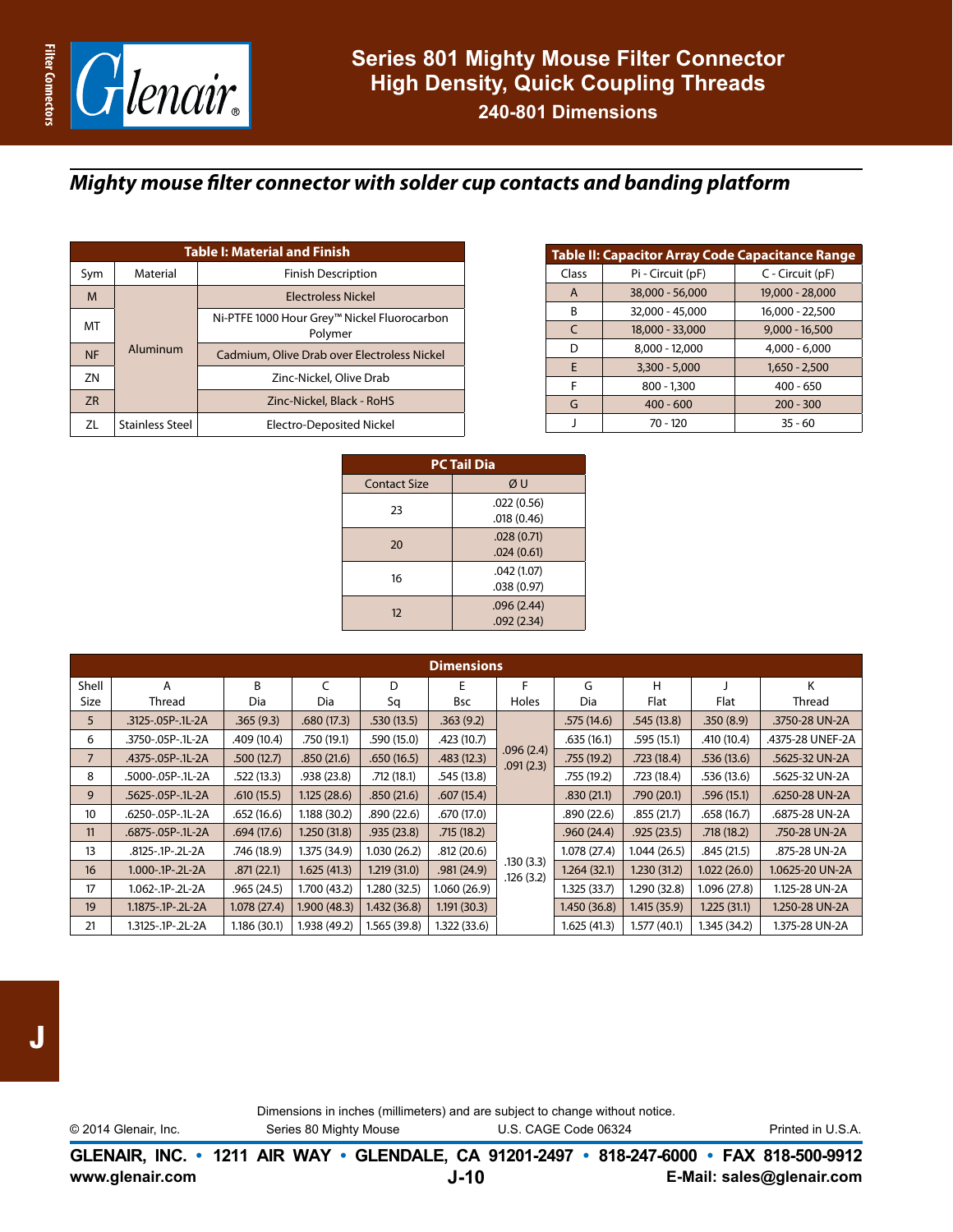# **Series 801 Mighty Mouse Filter Connector High Density, Quick Coupling Threads**

**240-801 Dimensions**



| <b>Series 801 Mighty Mouse Square Flange Cut-Outs</b> |               |               |            |  |  |  |  |
|-------------------------------------------------------|---------------|---------------|------------|--|--|--|--|
| Shell<br><b>Size</b>                                  | ØA            | <b>B</b> Bsc  | ØC Holes   |  |  |  |  |
| 5                                                     | .328(8.33)    | .363(9.22)    |            |  |  |  |  |
| 6                                                     | .390 (9.91)   | .423 (10.74)  | .096(2.44) |  |  |  |  |
| 7                                                     | .453 (11.51)  | .483 (12.27)  | .091(2.31) |  |  |  |  |
| 8                                                     | .515 (13.08)  | .545 (13.84)  |            |  |  |  |  |
| 9                                                     | .578 (14.68)  | .607 (15.42)  |            |  |  |  |  |
| 10                                                    | .640 (16.26)  | .670 (17.02)  |            |  |  |  |  |
| 11                                                    | .703 (17.86)  | .715 (18.16)  |            |  |  |  |  |
| 13                                                    | .828(21.03)   | .812(20.62)   | .130(3.30) |  |  |  |  |
| 16                                                    | 1.015 (25.78) | .981 (24.92)  | .126(3.20) |  |  |  |  |
| 17                                                    | 1.078 (27.38) | 1.060 (26.92) |            |  |  |  |  |
| 19                                                    | 1.203 (30.56) | 1.191 (30.25) |            |  |  |  |  |
| 21                                                    | 1.328 (33.73) | 1.322 (33.58) |            |  |  |  |  |

Square Flange Mount



| <b>Series 801 Mighty Mouse</b><br><b>Jam Nut Cut-Outs</b> |                             |                             |  |  |  |  |  |
|-----------------------------------------------------------|-----------------------------|-----------------------------|--|--|--|--|--|
| Shell<br>Size                                             | ØD                          | <b>E</b> Flat               |  |  |  |  |  |
| 5                                                         | .387(9.8)<br>.383(9.7)      | .358(9.1)<br>.354(9.0)      |  |  |  |  |  |
| 6                                                         | .449(11.4)<br>.445(11.3)    | .418 (10.6)<br>.414(10.5)   |  |  |  |  |  |
| 7                                                         | .574 (14.6)<br>.570 (14.5)  | .544(13.8)<br>.540 (13.7)   |  |  |  |  |  |
| 8                                                         | .574(14.6)<br>.570(14.5)    | .544(13.8)<br>.540(13.7)    |  |  |  |  |  |
| 9                                                         | .637(16.2)<br>.633(16.1)    | .604(15.3)<br>.600(15.2)    |  |  |  |  |  |
| 10                                                        | .699(17.8)<br>.695(17.7)    | .666(16.9)<br>.662(16.8)    |  |  |  |  |  |
| 11                                                        | .762 (19.4)<br>.758 (19.3)  | .726 (18.4)<br>.722 (18.3)  |  |  |  |  |  |
| 13                                                        | .887(22.5)<br>.883(22.4)    | .853(21.7)<br>.849(21.6)    |  |  |  |  |  |
| 16                                                        | 1.077(27.4)<br>1.073 (27.3) | 1.030 (26.2)<br>1.026(26.1) |  |  |  |  |  |
| 17                                                        | 1.137(28.9)<br>1.133(28.8)  | 1.104(28.0)<br>1.100(27.9)  |  |  |  |  |  |
| 19                                                        | 1.262(32.1)<br>1.258 (32.0) | 1.235(31.4)<br>1.231(31.3)  |  |  |  |  |  |
| 21                                                        | 1.387(35.2)<br>1.383(35.1)  | 1.355(34.4)<br>1.351(34.3)  |  |  |  |  |  |

Jam Nut Mount



Dimensions in inches (millimeters) and are subject to change without notice. © 2014 Glenair, Inc. Series 80 Mighty Mouse U.S. CAGE Code 06324 Printed in U.S.A.

**www.glenair.com E-Mail: sales@glenair.com GLENAIR, INC. • 1211 AIR WAY • GLENDALE, CA 91201-2497 • 818-247-6000 • FAX 818-500-9912 J-11**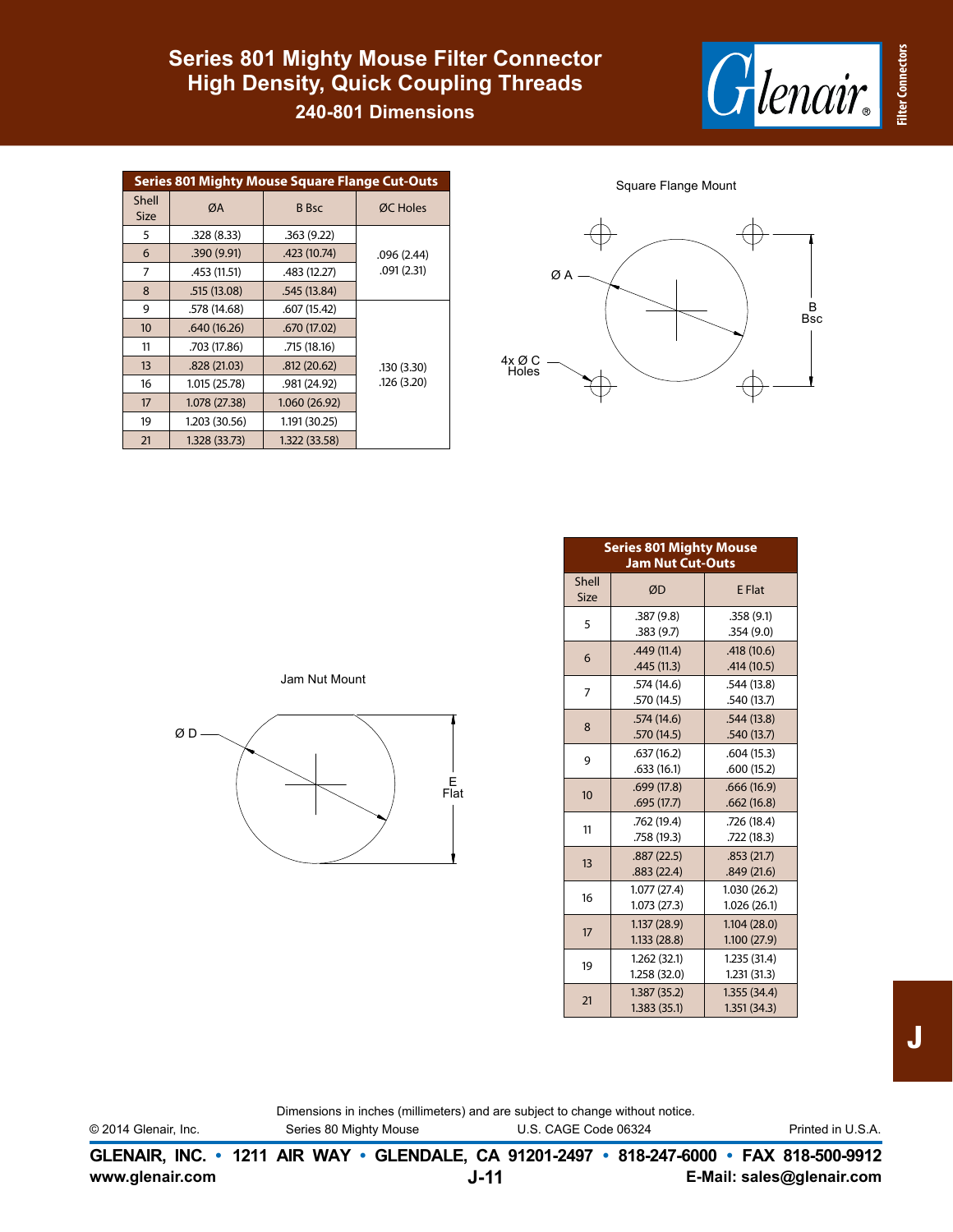

## *Mighty mouse filter connector adapter*

| <b>How To Order</b>                         |                                                                  |               |    |   |         |           |   |   |  |
|---------------------------------------------|------------------------------------------------------------------|---------------|----|---|---------|-----------|---|---|--|
| <b>Sample Part Number</b>                   |                                                                  | $240 - 801 -$ | AA | M | $6 - 7$ | <b>PS</b> | P | A |  |
| <b>Filter Connector</b>                     | $240-801$ = Series 801 Mighty Mouse                              |               |    |   |         |           |   |   |  |
| <b>Shell Style</b>                          | $AA =$ Adapter                                                   |               |    |   |         |           |   |   |  |
| <b>Shell Material/Finish</b><br>See Table I |                                                                  |               |    |   |         |           |   |   |  |
| <b>Insert Arrangement</b>                   | See pages J-3 - J-7                                              |               |    |   |         |           |   |   |  |
| <b>Contact Gender</b>                       | $PS = P$ ins, Plug Side $SP = S$ ockets, Plug Side (See Note 2)  |               |    |   |         |           |   |   |  |
| <b>Filter Type</b>                          | <b>P</b> = Pi Circuit $C = C$ Circuit (See Note 1)               |               |    |   |         |           |   |   |  |
| <b>Capacitance</b>                          | See Table II                                                     |               |    |   |         |           |   |   |  |
| <b>Alternate Key Position</b>               | $A, B, C, D, E, F, U$ $A = Normal, U = Universal$ (See page J-2) |               |    |   |         |           |   |   |  |



#### **NOTES**

- 1. Other filter styles (C-L, L-C, Unbalanced Pi, Multi-Stage, Multi-Value) are available, please consult the factory.
- 2. Please consult factory for Pin/Pin and/or Socket/Socket contact arrangements.

Dimensions in inches (millimeters) and are subject to change without notice.

| © 2014 Glenair, Inc. | Series 80 Mighty Mouse | U.S. CAGE Code 06324                                                                     | Printed in U.S.A. |
|----------------------|------------------------|------------------------------------------------------------------------------------------|-------------------|
|                      |                        | GLENAIR, INC. • 1211 AIR WAY • GLENDALE, CA 91201-2497 • 818-247-6000 • FAX 818-500-9912 |                   |

J

**J-12**

**www.glenair.com E-Mail: sales@glenair.com**